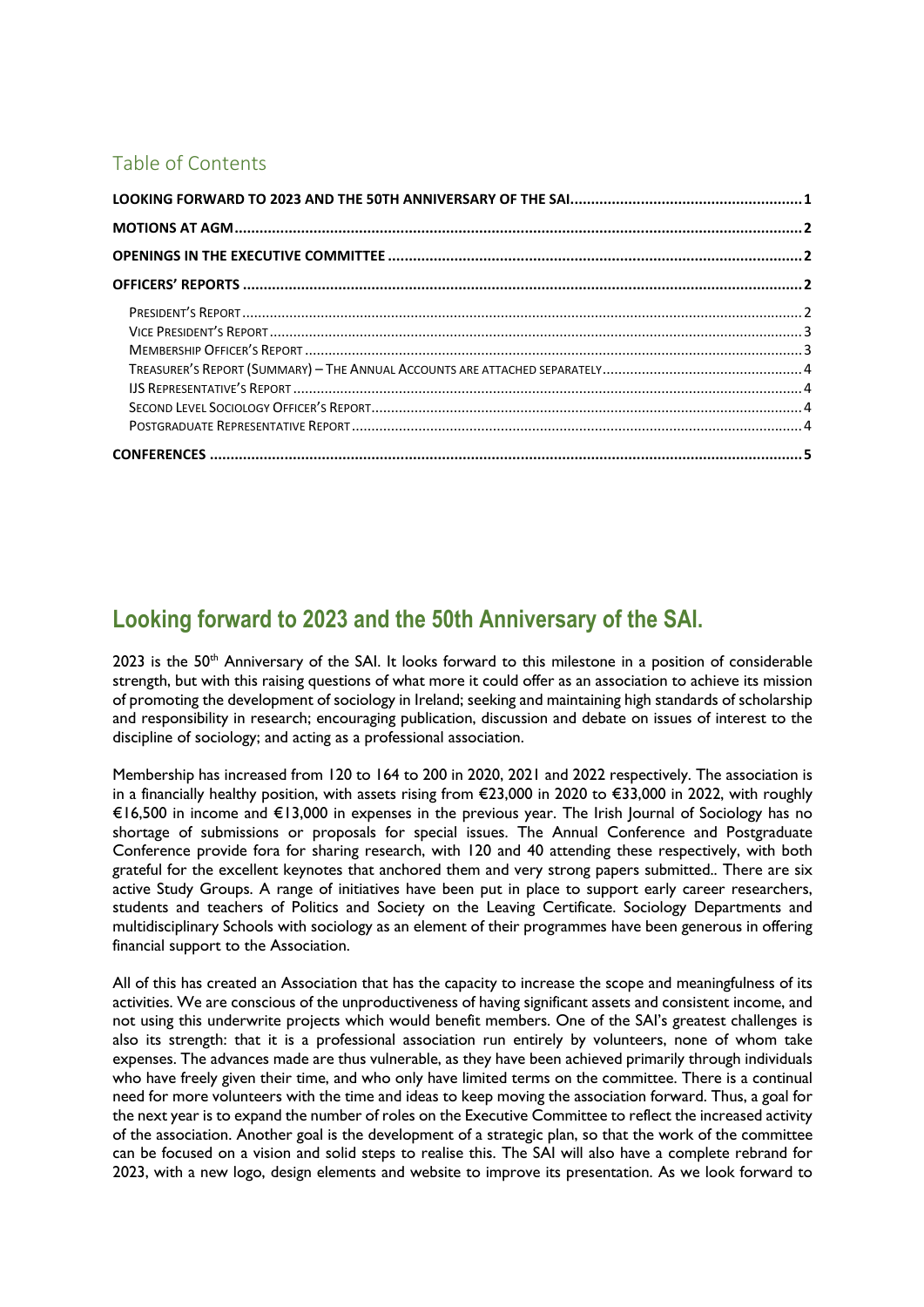the 50<sup>th</sup> Anniversary of the association, the overriding feeling is that the association is stable, if not in rude health from an organisational standpoint, and this raises the question of what now, as we look forward.

I would like to express gratitude on the behalf of all SAI members to all who have given their time and energy to the association, and who have brought their interest to it. The members of the SAI committee keep the show on the road. Head of departments have been generous in providing support to the association. Members support the infrastructure that the SAI seeks to put in place to support the discipline through their fees and participation in events. Hosts of the conferences and events are generous in providing access to their facilities and the staff there make the events possible. Thanks to all, and we look forward to 2023 and beyond with much enthusiasm and optimism.

## **Motions at AGM**

Amend the SAI Constitution to add the following positions. *Proposer – John O'Brien*.

- Communications Secretary
- Study Group Secretary
- Conference/Events Secretary

## **Openings in the Executive Committee**

We are seeking nominations for Second-Level Sociology Secretary.

We are seeking nominations for Postgraduate Representative. The candidate should be a current PhD student.

John O'Brien has presented motions, which, if approved by the membership will require additions to the committee

- Communications Secretary
- Study Group Secretary
- Conference/Events Secretary

# **Officers' Reports**

#### *President's Report*

The SAI branding will be redone for 2023. A designer has created a new logo and design suite, which will be implemented in a new website. The current branding is jaded, and we are no longer in possession of original files, and lack any design material outside of the logo. The SAI website was also produced in a craft manner by committee members, and while it is adequate for its purpose is not as usable as we desire. Thus, to improve the presentation of the SAI and ease of accessing information about it the redesign will be put in place for late 2022. The cost is in the region of €5000.

The SAI Study Groups have been successful in providing forums for research and networking on subjectspecific areas. They have been a success in organising high quality panels for the annual conference. One of the benefits offered to the groups is a €500 subsidy to assist them in organising events. This has never been availed of in the 2 years of their existence. Thus we should reconsider this for 2022/3 to think of how to better offer support for activities of research networks.

The SAI Salon, which was a very successful addition to the SAI calendar in 2019 and 2020 has fallen into abeyance. How to revive this for 2023 will be looked into.

A number of prizes have been created as a way of shining recognition on excellent work done from early career to established to renowned sociologists. The Young Sociologist for Leaving Certificate students studying Politics and Society, the IJS PhD Prize, recognising early career researchers, the Distinguished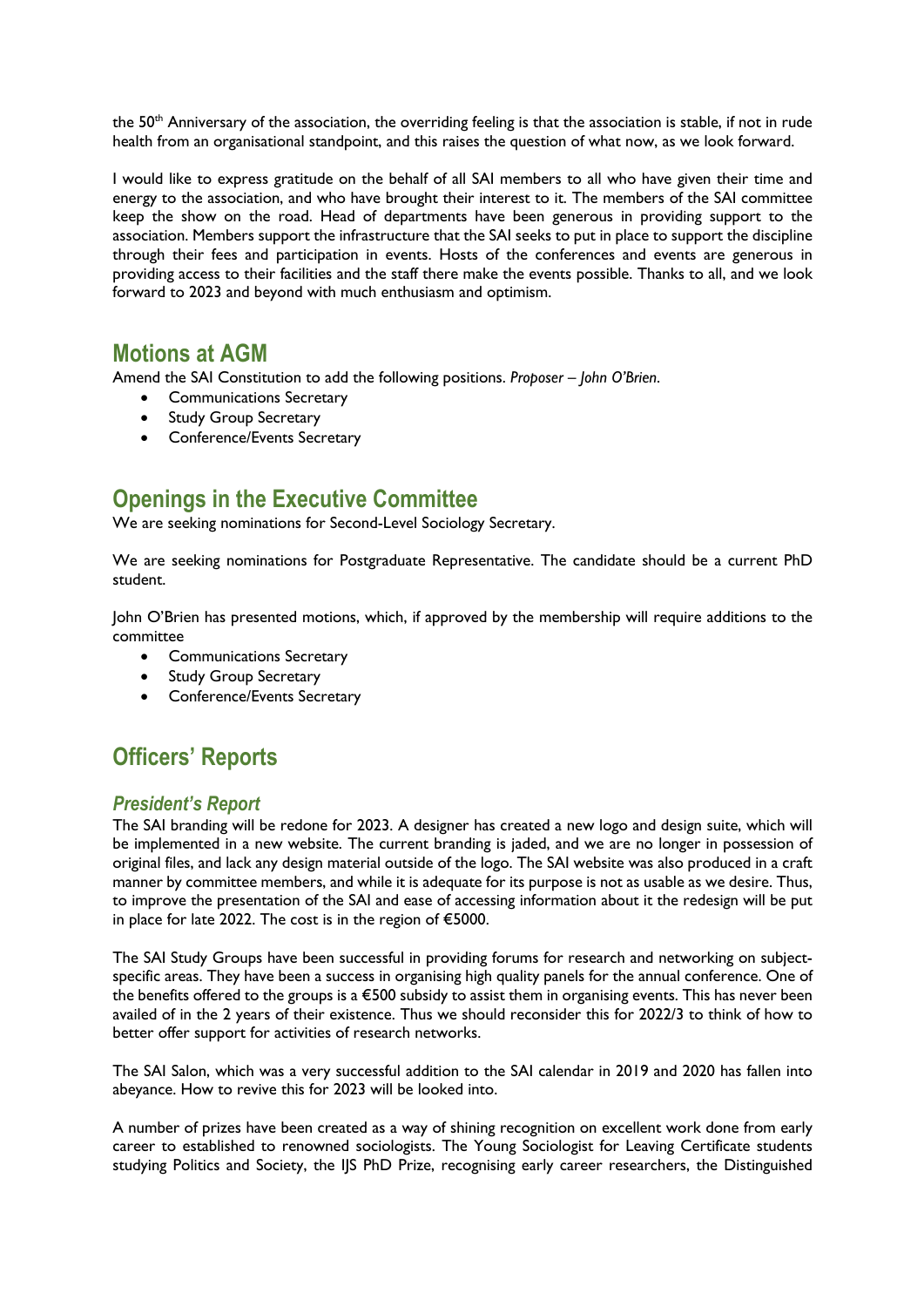Member award recognising lifetime contributions to sociology and the SAI and the Honourary Member award, recognising non-academics who have made a great contribution to society.

A communications role is badly needed for the association. Attempts are made to maintain positive and meaningful communication with the membership and beyond. The association tweets regularly to its 2300 followers about its activities. Regular circulars go to members about matters likely to be of interest to them. A YouTube channel has been created with talks at SAI events posted on. The SAI podcase, Irish Society has 1000 downloads, though no new episodes have been created in the previous year due the timeconsuming nature of producing episodes. The Sociological Observer has continued as a magazine showcasing long-form articles on current issues. 2021-2 saw issues on Black Lives Matter, the Biographical Narrative Method, Unemployment and Welfare, with the next focused on the Pedagogy of Sociology in Professional Practice. Looking forward the goal will be to move the magazine from a focus on public issues to issues within sociology, so that it operates more as a community building institution, highlighting the challenges and opportunities the discipline faces and showcasing positive stories about researchers and activities.

The high points in the SAI calendar are the Annual Conference and the Postgraduate Conference. These were on the themes of 'Home' and 'New Realities', and were anchored by Lorcan Byrne and Melissa Meyer and Lisa Moran of the SAI Committee.

#### *Vice President's Report*

The main output from the VP role from May 2021 to May 2022 was setting up a mentoring scheme for the SAI. Lisa Moran co-ordinated with John O'Brien, Aimie Brennan and Bernadine Brady (NUI Galway) on this mentoring initiative. We enlisted the help of Dr Anna Bussu (Edge Hill University, UK) who ran several sessions for mentors and mentees. This pilot was a huge success in terms of numbers and engagement, and it is envisaged we will run the scheme again in 2022/2023. The various institutions across Ireland were well represented in the scheme as mentors and mentees, including SETU, UCC, MIE, NUI Galway, DCU, UCD, and TCD. This bodes well for extending the scheme into the future. The scheme had a mix of early career, late career and mid-career researchers as mentors and mentees on the programme. This has also spawned a small-scale research project on mentoring.

#### *Membership Officer's Report*

Hazel O' Brien has been the Membership Secretary since 2019

We have had a good year regarding membership. Our current membership stands at 200. This compares to 164 in Apr 2021 and 120 members at Apr 2020. Renewals appear to have bounced back post-Covid, no doubt helped by the return of in-person conferencing. Approximately 50% of our members are reduced price memberships often held by postgraduates or those in precarious employment. In efforts to efforts to encourage senior academics/researchers to join the SAI, we have completed a membership drive. This involved emailing 60 established sociologists and/or social scientists from NUIG, UL, TCD, and UoU to make them aware of the work underway within the SAI, the benefits of membership, and the importance of maintaining a strong community for sociology in Ireland. These are universities from which we have fewer SAI members, and in the next academic year a 2ndmembership drive will be undertaken with other universities and TUs. We are hopeful for the next year that we can continue to build on the relationships we have been developing with members to improve membership figures further in the future.

A practical measure in this regard that has been very effective has been making contact with members during our 'busiest' membership months of Nov, Feb, March, April and May to remind them that their membership is expiring and to encourage them to renew. This has been very successful in gaining us renewals which perhaps people may have overlooked otherwise. Feedback from members has been that reminder emails are appreciated as members won't always be keeping up with their renewal date.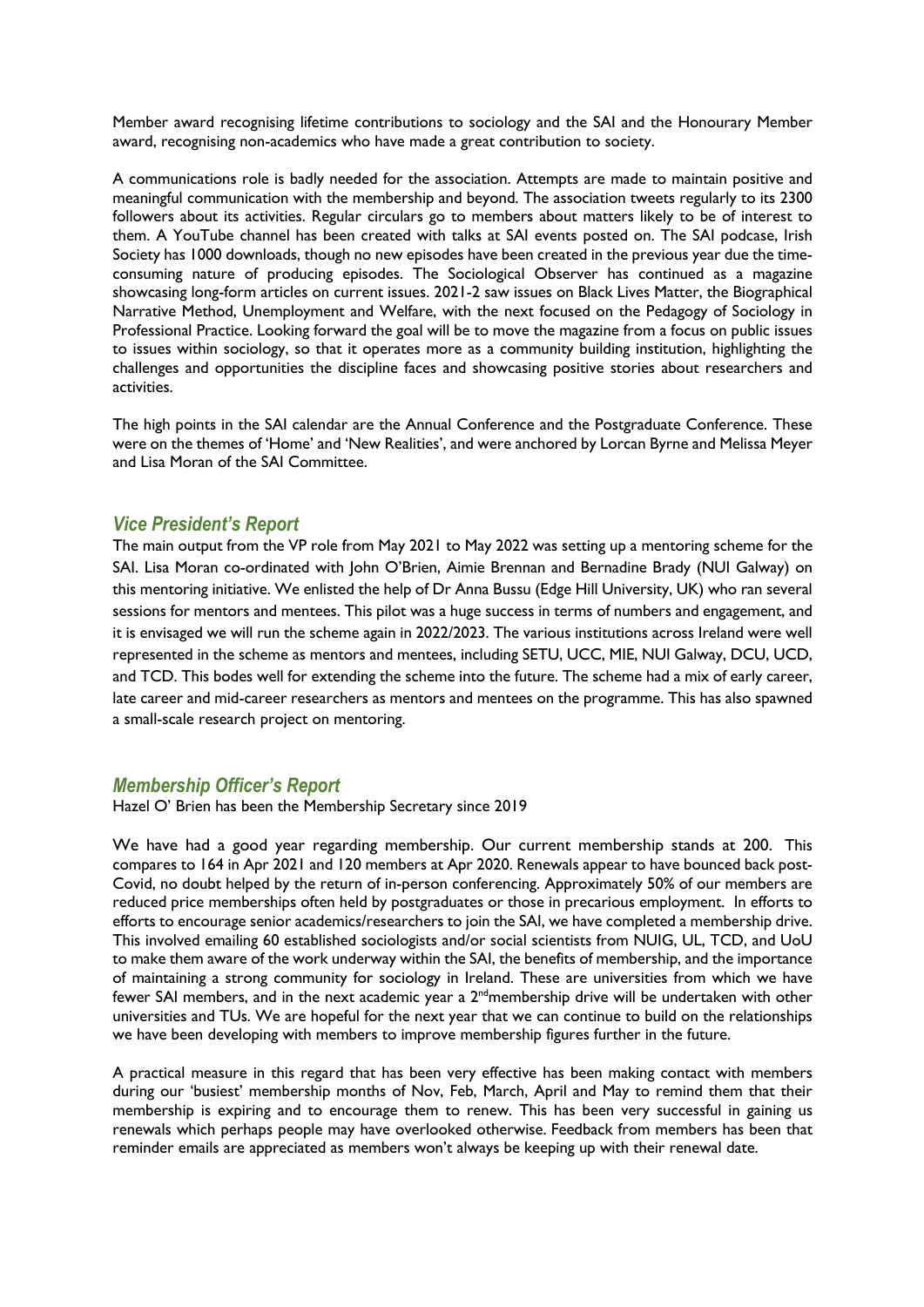### *Treasurer's Report (Summary) – The Annual Accounts are attached separately*

In 2021 income was € 16,405 and costs stood at € 12,992, giving a surplus of € 3,413. The SAI had assets of €33,211

- Significant expenses not currently shown in the accounts due to their recent occurrence. These include the annual conference (circa €7000) and website and branding upgrade (circa €5000).
- Significant income is not reflected in the accounts either, including income from the annual conference (€8000) and increase in IJS income – (an addition €1500).

#### *IJS Representative's Report*

Lisa Smyth has been the IJS Representative since 2020.

The Editorial Team welcomes full paper submissions and proposals for Special Issues. Debate and Book Review contributions are by invitation only. Contact the Editors with suggestions: irishjsoc@qub.ac.uk

Forthcoming Special Issues and Debate Fora

- Vol 30, 2022: Debate Forum: *Ideas Lying Around An SAI Salon*. Lynne Layton (Harvard) and Nidesh Lawtoo (Leuven) interviewed by Kieran Keohane and Maggie O'Neill
- Vol 30, 2022: Special Issue: *Walking Methodologies: Sociological Research on the Move* Guest Editors: Maggie O'Neill, Claire Edwards, Caitríona Ní Laoire, Mastoureh Fathi and Ger Mullally - UCC and UCD
- Vol 31, 2023: Special Issue: *Decolonizing Academia*  Guest Editors: Su-Ming Khoo (Galway), Epifania Amoo-Adare (Bonn), Sayan Dey (Witwatersrand), and Bhargabi Das (Maynooth).

IJS Prizes

- The Postgraduate Prize 2022 was awarded to Matteo Moraschini (University College Cork) for the essay 'The "Disappearance" of Politics from the Horizon of Choices: An Exercise in Sociological Reading.'
- The IJS Distinguished Article Award 2021 Volume 29 was awarded to: Joe Whelan (2021) Work and thrive or claim and skive: Experiencing the 'toxic symbiosis' of worklessness and welfare recipiency in Ireland. *Irish Journal of Sociology*, 29(1):3-31.

### *Second Level Sociology Officer's Report*

The major targets of this office for 2021/2022 were achieved from May 2021 to May 2022. The points below summarise the main achievements during this period.

- Co-organised a face-to-face conference with Dr John O'Brien and Dr Aimie Brennan (MIE) on *Sociology in Schools*, which was the major output for the role for 2021/2022. This capitalised on the collaborative relationship with Aimie Brennan.
- Aimie, John and Lisa also led a small-scale funding bid to the Forum for the Enhancement of Teaching and Learning for €2500 to fund the *Sociology in Schools* conference.
- Lisa, Aimie and John are also leading on a co-edited special issue of a journal based on the findings of the *Sociology in Schools* conference.
- Lisa also co-ordinated on some of the organisation of the Young Sociologist of the Year Essay competition with UCD and other SAI colleagues (Egle Gusciute, John O'Brien). The judging, which was led by John and Egle in collaboration with UCD colleagues, took place in May and the final results were released on the UCD and SAI website.

### *Postgraduate Representative Report*

A dedicated webpage for the postgraduate members was set up, which has been useful for both marketing and sharing important information, particularly the sub-page for the SAI Postgraduate conference, as well as a gmail account (sai.postgrad@gmail.com)